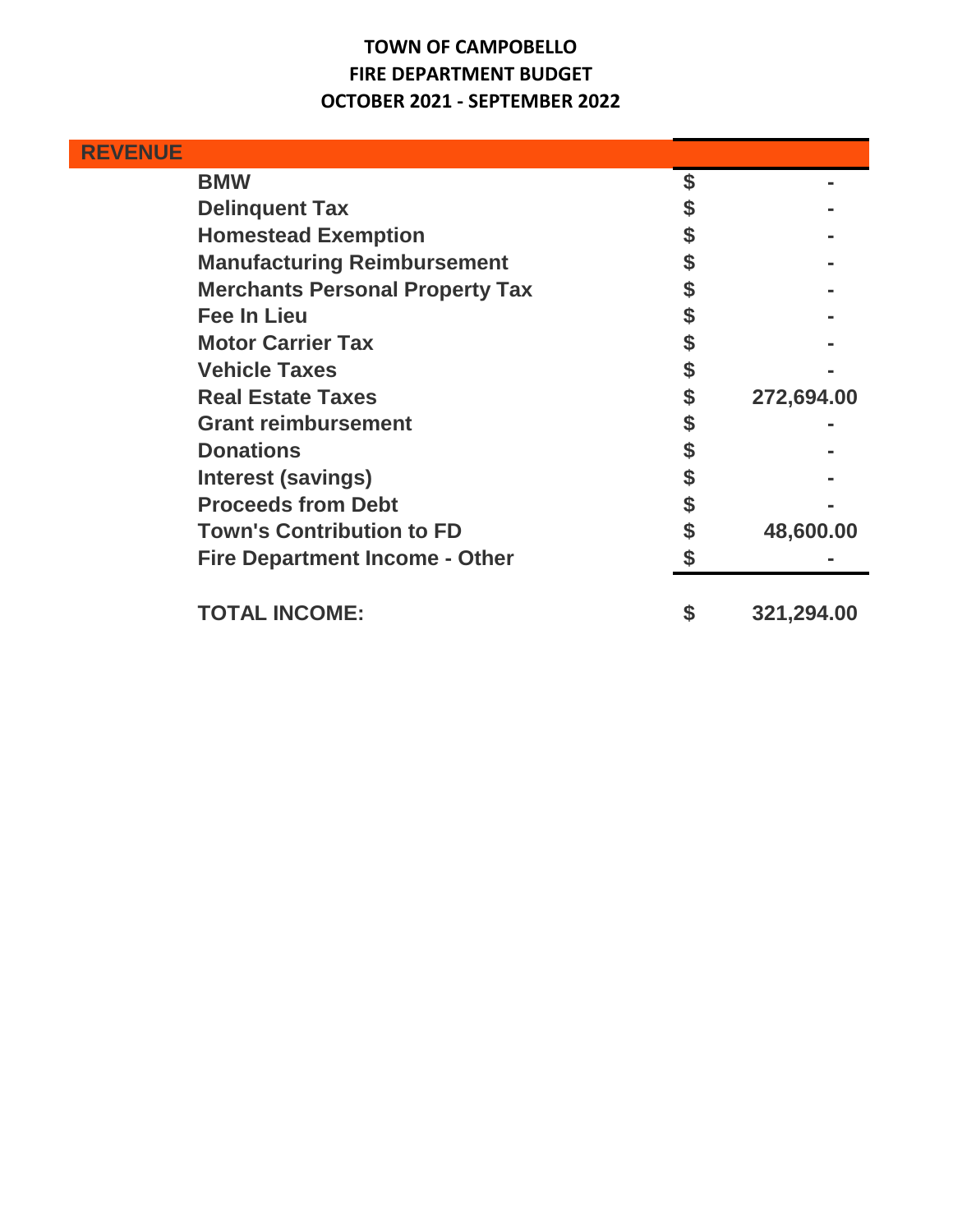## **TOWN OF CAMPOBELLO FIRE DEPARTMENT BUDGET OCTOBER 2021 - SEPTEMBER 2022**

| <b>EXPENDITURES</b>                  |        |           |
|--------------------------------------|--------|-----------|
| <b>Salaries (full-time)</b>          | \$     | 40,000.00 |
| <b>Wages Firefighter (part-time)</b> | \$     | 78,000.00 |
| <b>Christmas Bonus</b>               | \$     | 750.00    |
| <b>Payroll Tax-Soc. Security</b>     | \$     | 8,000.00  |
| <b>Payroll Tax - Unemployment</b>    | \$     | 1,550.00  |
| <b>Retirement</b>                    | \$     | 10,500.00 |
| <b>Health Insurance</b>              |        | 4,700.00  |
| <b>Vehicle/Fire Apparatus</b>        | \$\$\$ | 15,000.00 |
| <b>Insurance Volunteers</b>          |        | 12,000.00 |
| <b>Worker's Comp Insurance</b>       | \$     | 10,100.00 |
| <b>Insurance-Bidg, Tort</b>          | \$     | 5,200.00  |
| <b>Insurance-Vehicles</b>            | \$     | 7,500.00  |
| <b>Insurance-Umbrella</b>            | \$     |           |
| <b>Cleaning Supplies</b>             | \$     | 1,000.00  |
| <b>Meal-In Service (Groceries</b>    | \$     |           |
| <b>Bank Charges</b>                  | \$     | 300.00    |
| <b>Advertising</b>                   | \$     | 1,000.00  |
| <b>Dues and Membership</b>           | \$     | 750.00    |
| <b>Training</b>                      | \$     | 4,500.00  |
| <b>Meal/ Lodging-Train Away</b>      | \$     | 500.00    |
| <b>Operating Misc.</b>               | \$     | 1,000.00  |
| <b>Uniforms</b>                      | \$     | 1,500.00  |
| <b>Repairs &amp; Maint-Vehicle</b>   | \$     | 10,300.00 |
| <b>Fuel</b>                          | \$     | 9,000.00  |
| <b>Shop Supplies/Tool Equip</b>      | \$     | 1,400.00  |
| <b>Utilities/Electricity</b>         | \$     | 4,800.00  |
| <b>Salary Reimbursement</b>          | \$     |           |
| <b>Liability Insurance</b>           | \$     |           |
| <b>Communication Expense</b>         | \$     |           |
| <b>Grants</b>                        | \$     |           |
| <b>Misc/Yearly Awards</b>            | \$     | 500.00    |
| <b>Office Expense</b>                | \$     | 2,100.00  |
| <b>Computer Software/Upgrade</b>     |        | 1,500.00  |
| <b>Copier-Fax repair</b>             | \$\$   | 200.00    |
| <b>Computer Hardware/Ugrade</b>      |        | 2,500.00  |
| <b>IT Support for computers</b>      | \$     | 500.00    |